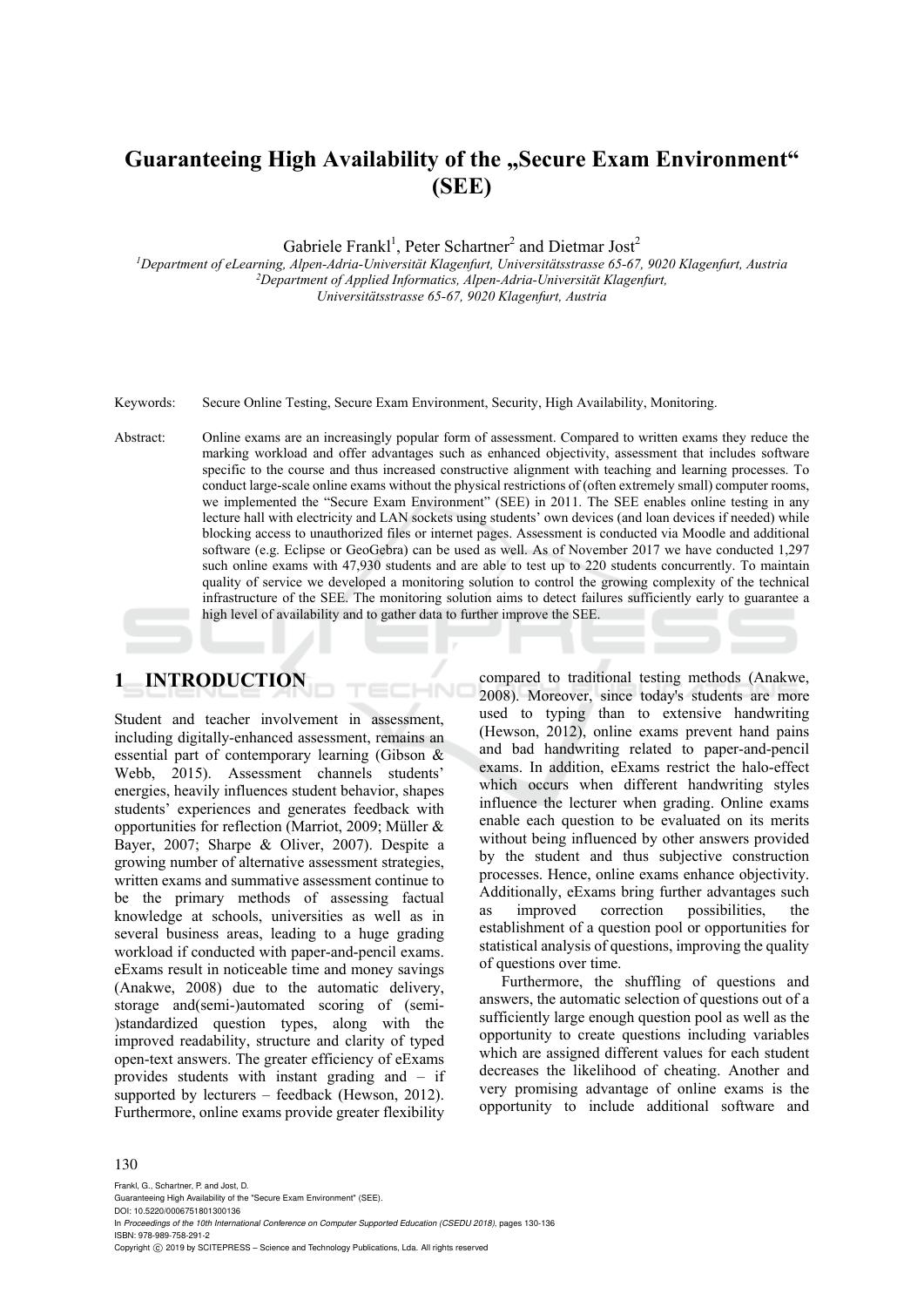multimedia in the examination environment. According to Biggs and Tang (2011) and their concept of "constructive alignment", coherence between all phases and elements of the learning process is essential for high quality education. Intended learning outcomes, teaching/learning activities, assessment tasks as well as grading should support one another (Biggs & Tang, 2011; Müller & Schmidt, 2009). Thus, the software tools used for teaching and learning – e.g. mathematical or statistical calculations and analysis, programming, literature essays - should be used during the examination process as well. Being able to use specific software and multimedia in electronic exam environments paves the way to promising (hands-on) performance assessments too.

Despite all the positive aspects of eExams mentioned so far, we found a lack of technical solutions for conducting secure online exams for larger audiences. The problems we encountered were computer rooms that were simply too small as well as a lack of consideration for the security requirements which inevitably arise in the context of (electronic) exams: confidentiality, privacy, integrity, authenticity, accountability, and availability. The first five aspects are commonly addressed through cryptography (e.g. encryption of transmitted and stored data, network-based security mechanisms like firewalls, and authentication of messages and users), whereas the last one is provided by physical and logical redundancy and continuous monitoring of the IT system. This includes the continuous monitoring of the infrastructure (hardware, software and network) which is a preventive measure to help detect issues before they cause any major problems.

To overcome the existing shortcomings, we implemented the Secure Exam Environment (SEE). After a depiction of the SEE, this paper will focus on the low-cost monitoring solution (see Ratan, 2017 for a list of open-source monitoring tools) that guarantees high availability of our Secure Exam Environment. In the case of the SEE, the monitoring checks not only the availability of the service (i.e. Moodle-server) per se, but also the quality of service (QoS) including network-related parameters like available bandwidth and latency (similar to the approach in Zeng et al., 2009). Further information concerning the other security requirements mentioned above can be found in Frankl et al. (2017).

### **2 THE SECURE EXAM ENVIRONMENT (SEE)**

The Alpen-Adria-Universität Klagenfurt (AAU) launched the Secure Exam Environment (SEE) for online testing in 2011 (Frankl et al., 2011) with the aim of supporting large class sizes, as well as modern teaching and testing strategies, while working within budgetary and organizational constraints. By making use of the students' existing personal computers (laptops), the SEE increases efficiency since ordinary lecture halls can be used for large scale online testing as well as effectiveness since the students are presumably familiar with their own devices.

The SEE disables access to students' own files and data as well as to other internet sites. Loan devices are offered for those who do not own a laptop. As a result, institutional asset requirements as well as the associated maintenance costs are minimized. We are currently able to test up to 220 students simultaneously.

Furthermore, the SEE facilitates the integration of different software tools and programmes, which are increasingly used for teaching and learning (e.g. Eclipse, GeoGebra), into the exam environment, fostering pedagogical coherence (Biggs & Tang, 2011).

The actual exams are presented as quizzes, a key component of the Moodle learning management system (LMS) utilised by the AAU.

In contrast to other electronic exam environments (e.g. SoftwareSecure, 2017), we avoid the use of special equipment and encourage students to use their own device. However, accessing the Moodle server directly via a web browser running on the student's OS is an insecuret approach. In this case, blocking connections to Wikipedia or other online resources may be simple, but cheating by using materials stored on the local hard drive is rather easy. Since we do not want to force students to install additional software (such as lockdown modules) on their personal laptops, we have to use our own operating system (OS) in order to restrict the access to the local resources and programmes that are prohibited during the exam. We decided to boot this OS via the Preboot eXecution Environment (PXE) protocol over a local area network (LAN), since the handling of USB sticks or DVDs is very error-prone, time-consuming and inflexible, especially when additional software is needed, and the usage of WLANs is too insecure and interference-prone. Clearly, this requires that the client is able to boot via the network.

In order to support a very broad range of (private) laptops, our solution is designed as a minimal Linux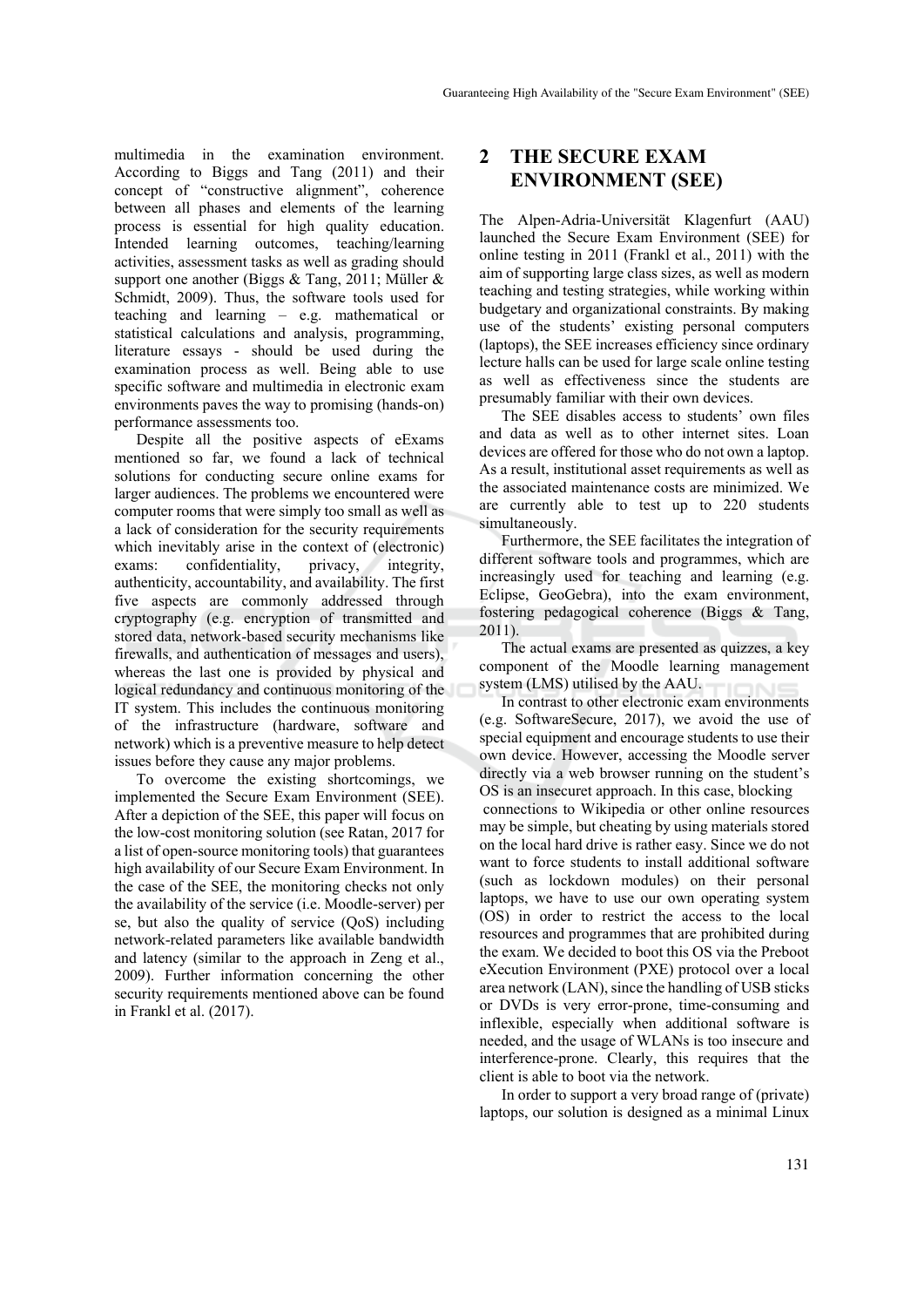system. At the moment, this OS is realized using Fedora and Knoppix, which enables us to boot Legacy or UEFI devices (both Apple and PC). In order to restrict the access to external resources, we implemented corresponding firewall rules. Since Moodle as an LMS not only provides exam features but also chatting capabilities and course related material, a solution was needed to prevent access to such resources and activities during exams. Running an ordinary web browser in centOS – even when restricted with firewall rules – would not have completely solved the cheating problem. Fortunately, the Safe Exam Browser (SEB – see Safe Exam Browser, 2017) is fully supported by Moodle-core. The SEB is more restrictive than an ordinary browser, since it prevents students from opening other programmes or additional web browser windows during the exam and ignores certain key combinations or clicks. So by limiting access to the exam page only, cheating by exploiting Moodle's features is no longer possible. However, the SEB is only available for Windows XP, Windows 7 and MAC OS X. Therefore, we boot a minimized Windows 7 as a virtual machine on the minimized Linux system via VirtualBox (see Virtual Box, 2017) (see Figure 1). Additionally, proprietary software which only runs on Windows systems is still widespread in the educational sector. On the one hand, the reliance on a virtual machine is a drawback in terms of performance, on the other hand, it adds flexibility regarding the management of the virtual machine image. Furthermore, hardware driver management is done completely in Linux, which is known for its broad, driverless hardware support especially for older devices. The selection of the allowed programmes during the exam (in addition to the SEB) is set via a configuration file, which is retrieved from an Intranet Service. In the GUI of this service, administrators are able to configure the exam (e.g. only Calculator or Calculator and Excel or GeoGebra or Eclipse and PDFs allowed).

Starting an online exam using the SEE begins by booting a minimized Linux from the LAN, then the minimized Linux automatically starts the Windows 7 virtual machine (VM), Window 7 automatically starts the SEB, the SEB automatically connects to the homepage of the AAU's learning management system Moodle, and finally users have to log in to Moodle and select the exam.



Figure 1: The operating principle of the Secure Exam Environment (SEE).

### **3 MAXIMIZING THE AVAILABILITY OF THE SEE**

The availability of an exam environment is an issue of critical importance. Even a short downtime of the SEE could prevent hundreds of students from taking exams which might be urgently needed to get marks or certificates, take new courses, finish modules, classes or studies, get financial aid for higher education studies or even get a new job. Furthermore, students tend to be quite nervous before an exam and a technical glitch would undoubtedly increase stress and erode trust in the exam environment. Thus, perception of the SEE's reliability (from both for examiner's and examinees' viewpoint) depends on the availability of the (information) technology during the exam (Sharpe & Oliver, 2007).

During the SEE boot process, the SEE-servers (and the personal computers with which the exams are written) have to operate properly as well as the network including the switches in the lecture halls. At the time of writing, the SEE depends on the online connection between the SEB and the Moodle-server. Thus, the availability of the SEE can be affected by hardware failure, network drop outs or service outages. Analyzing and identifying failures when a breakdown occurs usually costs a lot of time, which is at a premium while conducting an eExam. Thus, a continuous monitoring solution of the various IT components involved - e.g. servers and computer networking technologies – to prevent failures and optimize the availability of the SEE is mandatory, particularly considering the SEE is based on various hardware components which are administered by different departments of the University.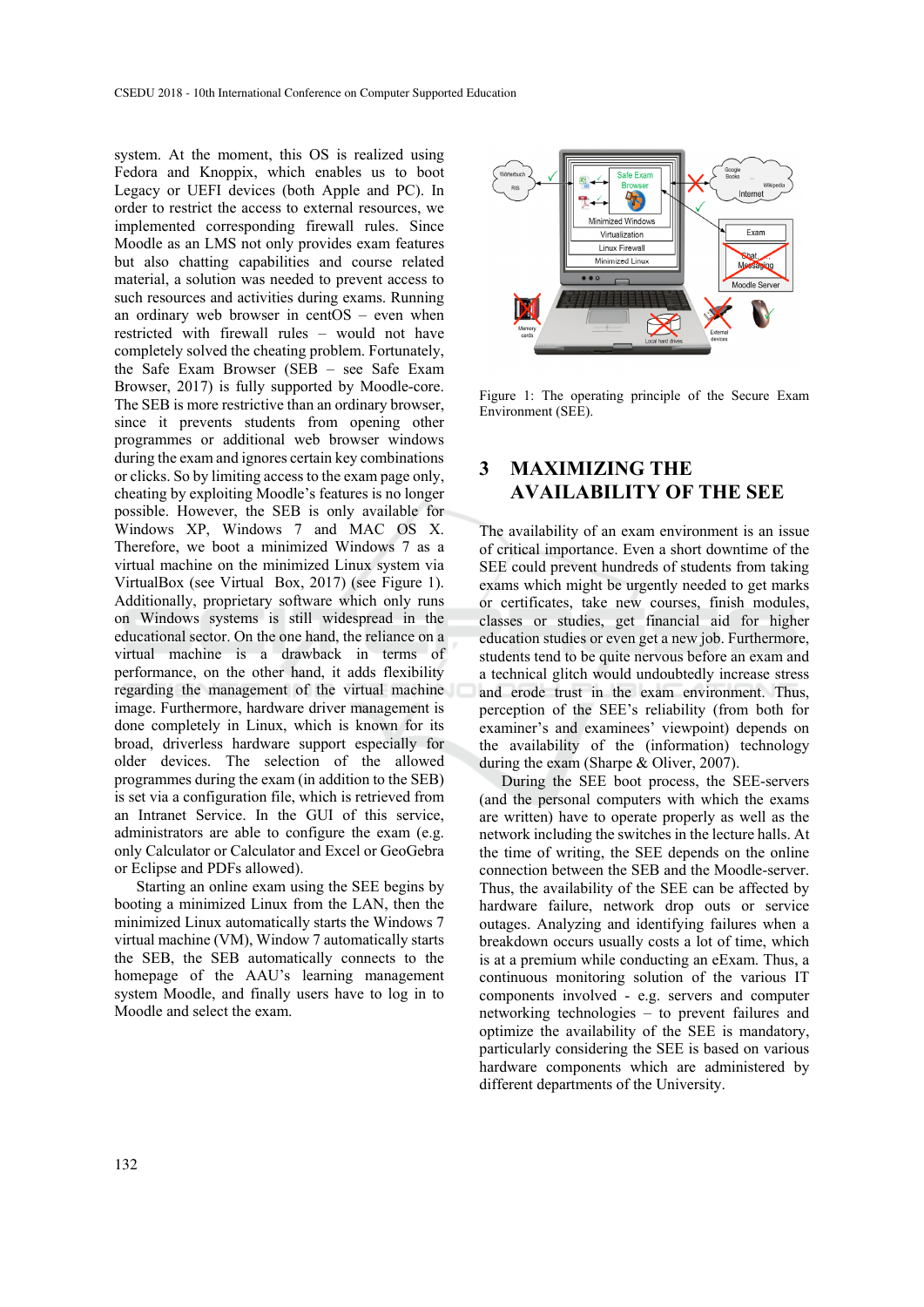Drop outs of components or services or deviations from thresholds within defined time intervals result in alerts, allowing support staff to react to and resolve issues immediately, leading to crucial time-savings within the failure identification process. Monitored components and services include the availability of the SEE-servers (implemented with centOS) including CPU and storage, as well as DHCP, NFS, TFTP and HTTP services; the availability of the administration backend of the SEE including the corresponding HTTP service; the availability of Moodle including HTTP-access, as well as end-toend-tests in the lecture halls with minimal computers (Raspberry Pi); the availability of the network (connection between SEE-server, clients and Moodle), and end-to-end performance tests within the network with low-cost probes (Raspberry Pi).

#### **3.1 Monitoring the High-availability SEE-host and Including Services**

The availability of the server, providing the SEE for network boot, as well as services like DHCP, NFS, HTTP und TFTP is one of the key requirements of online testing with the SEE.

We operate the SEE-server as a high availability and stable system by running multiple redundant SEE-servers. Using DRBD/Heartbeat or Pacemaker/Corosync in a failover setup (to define one server as the master server and the other one as slave) enables us to switch from one server to the other automatically in case of a failure or manually in case of scheduled maintenance. Thus, a new update can be safely implemented within the system by installing it on one server and, after careful testing, on the other and thus the production system.

While monitoring the services mentioned above, we log CPU utilization, RAM and hard disc usage, and the status as well as the utilization of the network interface. Additionally, we periodically check for pending updates, especially security updates, to eliminate failures or prevent hack-attacks on the system and improve performance. Controlling upcoming updates enables us to schedule maintenance periods efficiently around exams.

#### **3.2 Measuring Network Performance**

Measuring the run-time of the network including the connection between the SEE-server, clients and Moodle during an eExam in real time generates significant data about the latency and utilization of the network. The open source software SmokePing is a suitable tool for measuring and visualising the

round-trip-time (RTT) of Linux-based systems by defining the specific hosts as well as relevant external hosts which are reachable via ICMP. By default, every five minutes twenty ICMP-packages are transmitted to each specified host and used to calculate RTTs. The median for each interval of measurement is shown in Fig. 2, with green indicating no packages were lost while red indicates 19 out of 20 packages were lost. Each single RTT is shown as smoke in the graph.



Figure 2: RTTs of a host, measured with SmokePing.

Package loss is a signal for capacity overload of the main host or related hosts, or for a failure or an erroneous configuration of a network device. Black 'smoke' at an interval of measurement shows the range of fluctuation of the RTT. Increased smoke indicates a high variation of the RTT per ping and thus capacity overload of the network. The combination of SmokePing and probes (Raspberry Pi's) placed in the SEE-network enables us to monitor all servers and network devices and thus to recognise network bottlenecks and failures at an early stage.

#### **3.3 Maximizing Availability of the Network Connection**

In order to maximise network availability, we only use wired LAN connections at this point in time. Despite recent developments, WLAN remains too error prone and, additionally, a malicious user could easily perform a denial-of-service (DoS) attack on the WLAN access points and hence prevent all users from taking the exam. To achieve such an attack, a battery-powered pocket-sized WiFi jammer could be mounted close to or in the room where the eExams take place.

To ensure the maximum stability of the network system, the network department of our university provides high redundancy within the network-core, distribution-switches, firewalls and the border-router,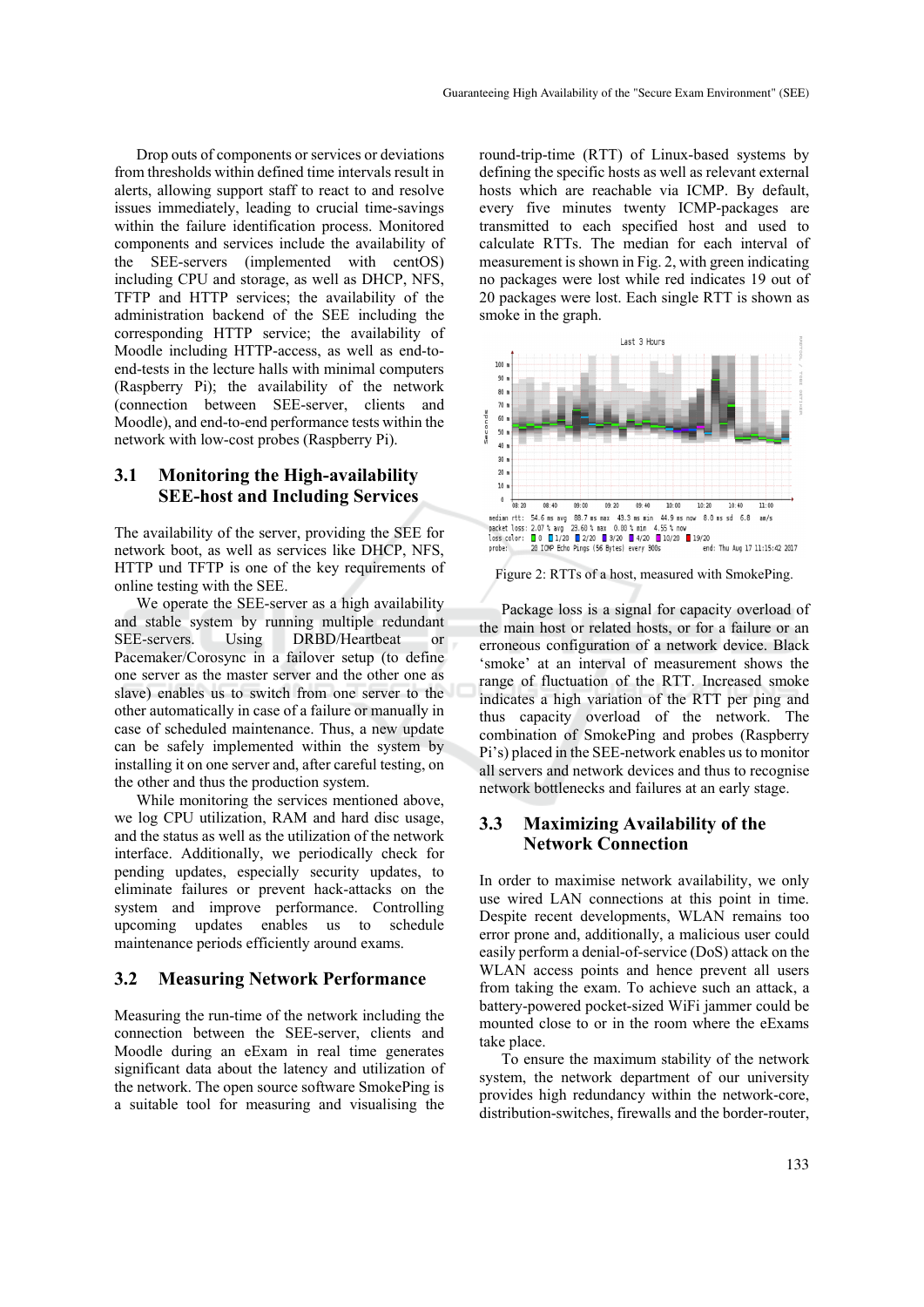as well as load sharing via the Border Gateway Protocol (BGP) in a multihomed environment and redundant cables. In addition, the equipment used in the core and distribution layer are high-end components.

#### **3.4 Infrastructure**

The availability of our Secure Exam Environment (SEE) is affected by the infrastructure in which the SEE components are embedded. One critical issue is an Uninterruptible Power Supply (UPS) for the SEEserver as well as for the network to protect the system from power failures. The UPS also guards against over and undervoltage and is backed by means of batteries (short-term power failures) and a diesel generator (long-term power failures).

Another important topic is the geographical distribution of the (redundant) hardware components. The two SEE-servers are located in different areas of the university and thus, in the case of an extended power failure, fire or flooding, it is unlikely that both servers will be affected.

#### **3.5 Backups**

One indirect approach to guarantee the availability of the SEE-servers, and thus the SEE, is frequent, well organized backups. In case of an outage like hardware failure, the SEE-server must be restored to the most recent valid state. An up-to-date, functioning backup reduces the mean time to repair (MTTR). A wellorganized backup-strategy includes the evaluation of functionality of the frequently executed backups as well as the documentation and frequent testing of the backups and training of the responsible staff. Furthermore, it should be guaranteed that spare hardware (like hot-swappable harddisks and power supplies and spare network components) is on hand in case of serious hardware failure.

#### **3.6 Monitoring the Availability of the Administration Backend of the SEE Including the Corresponding HTTP Service**

The administration backend is another key component of the SEE, offered via web interface and used by the supporting staff to activate any additional software (e.g. a calculator or Eclipse) for an exam. The administration backend is accessible only via a URL https://backend.spu.aau.at. A periodical check of the HTTP server's reachability is performed which monitors the HTTP status code. If the wrong status code is returned from the backend, an alarm is sent to the service team. Additionally, it is possible to check the server's response times. Longer response times could be an indicator of network outages or a server problem.

#### **3.7 Centralized Monitoring of All SEE-Components and Services**

Deviations from threshold values of all components and services of the SEE are reported at regular intervals. Every outage triggers an alarm (via e-mail or SMS) which, together with centralized monitoring, helps the service team to rapidly identify the cause of a failure, saving additional time.

#### **3.8 Optimizing the SEE based on Monitoring Data**

The constant monitoring of all components and services of the SEE offers the opportunity for (trend) analysis (also see section 5.1 "Further developments") as a basis for the continuous optimization of the systems' performance.

## **3.9 Loan Devices**

Loan devices serve two purposes within the SEE: Firstly, it cannot be assumed that all students have a portable device, and secondly, they may substitute a student's personal device in the case of technical problems or breakdowns during the exam. The AAU currently has approximately 100 laptops serving as loan devices for students.

### **3.10 Reliability**

At the time of writing, the SEE depends on the online connection between the SEB and the Moodle-server. As a result, users cannot save current results or proceed to the next question during a network failure. Thus, the temporary storage of the answers (during network failures) remains a problem. Fortunately, Moodle saves the last answer received and the progress of each examinee. Therefore, the examinee may simply continue the exam from the point where the error occurred after potential network problems are solved. In the worst-case scenario, the last answer of the examinee is lost. Similarly, laptop failure is not a severe problem because all previous answers are stored on the server and the student can simply continue his or her exam on one of our loan devices.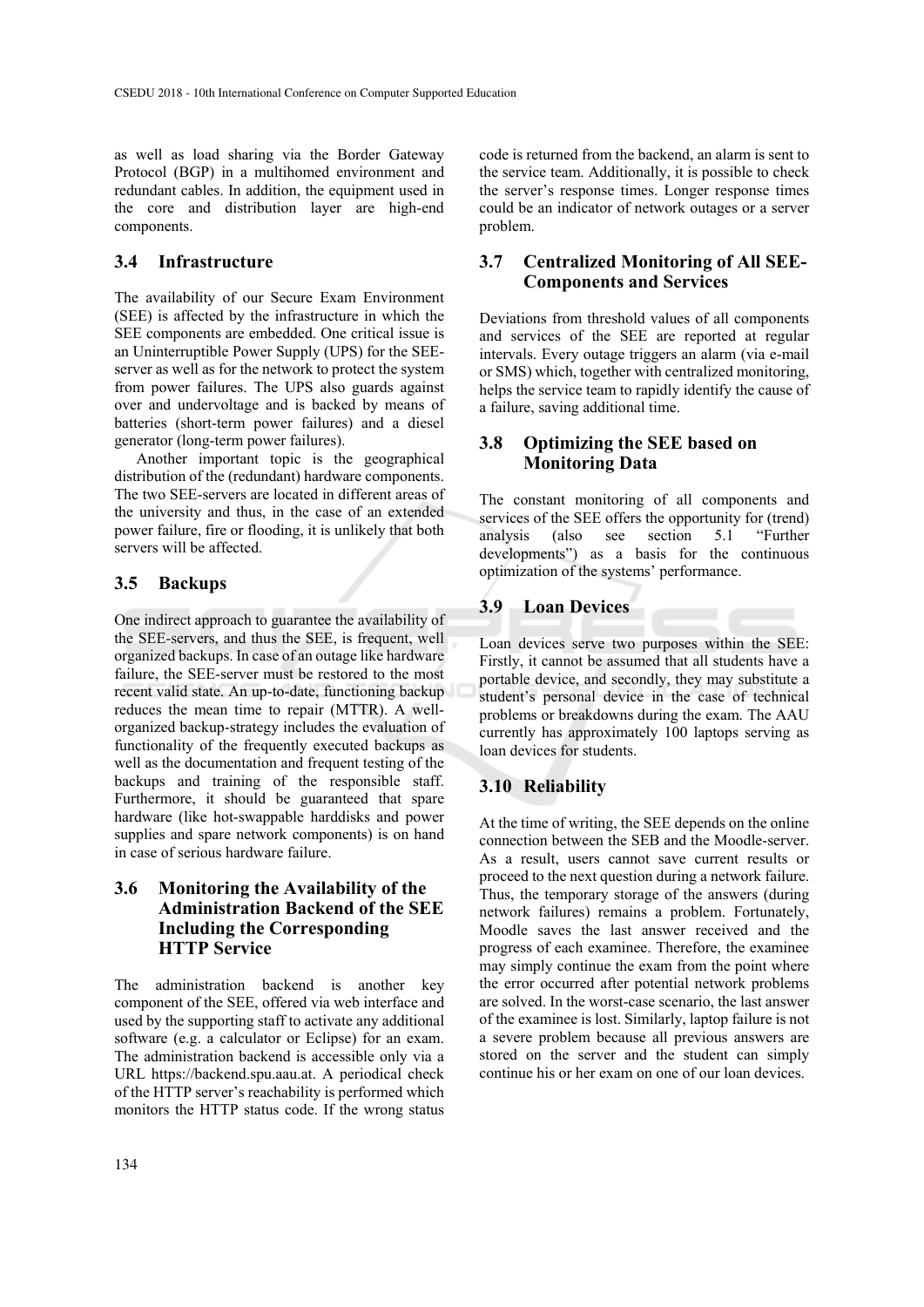### **4 TECHNICAL OBSTACLES AND CHALLENGES**

One of the current restrictions of online exams is the necessity of a network connection. As WLAN is still prone to failure, LAN is the best option, especially for larger groups of students. This results in another challenging aspect, namely that lecture halls require LAN and power sockets near at least every second seat. Unfortunately, not all lecture halls fulfill these requirements and retrofitting is extremely expensive. The obstacle with the LAN sockets could be overcome with access points, however running laptops purely on battery power is risky.

New generations of laptops, requiring continuous adaptation of the SEE, remain a persistent challenge. For example, we had to invest significant effort to support UEFI as a new interface between the hardware and the OS. Moreover, some manufacturers no longer offer PXE or Net-Boots on their devices, forcing us to find workarounds. Furthermore, as many new laptops come without Ethernet-sockets, we must support adapters within the SEE.

### **5 EXPERIENCES WITH EEXAMS AT THE AAU AND FURTHER DEVELOPMENTS**

In June 2011, we began offering online exams with the SEE. Table 1 shows the growth of eExams conducted with the SEE at the AAU over the last six years.

Table 1: The progression of eExams with the Secure Exam Environment (SEE), \* in progress.

| $\frac{201}{1}$ |  |  | 2012 2013 2014 2015 2016 $\frac{2017}{*}$ Total             |  |
|-----------------|--|--|-------------------------------------------------------------|--|
|                 |  |  | 288 2,717 7,475 7,082 8,954 10,391 $\frac{11,02}{3}$ 47,930 |  |

#### **5.1 Further Developments**

Further developments in monitoring will include the integration of the students' devices and the loan devices into the monitoring concept and predictive maintenance (for details refer to Sasisekharan et al., 1994; Susto et al., 2015; Hashemian & Bean, 2011)). In more detail, we will pursue the following ideas:

By gathering and analysing the devices' logfiles whenever they are connected to the SEE, *students' devices* and the *loan devices* may be directly integrated into the monitoring system. This will help to keep the loan devices up-todate, because a problem detected on a single device (currently in use) can (automatically) be fixed on all other instances of the same model. A similar process can be applied for the students' devices: a problem detected with one device can either trigger an update of the SEE (e.g. with respect to drivers) or a warning for other students using the same model. In the long-term, the log-data may be included in a predictive model.

The goal of *Predictive Maintenance* is to determine the condition of equipment (servers, laptops, and network-infrastructure like switches and cabling) in order to predict when maintenance should be performed in order to avoid failures. This is contrary to the classical approach, where maintenance is either triggered by a concrete failure (aka the break-fix model [20]) or on an interval-based approach which often causes unnecessary costs. In short, predictive maintenance promises time and cost savings and a higher level of availability.

Currently, we are only able to execute one eExam with specific settings, e.g. additional software, at the same time. Therefore, we are developing a boot environment which enables us to run eExams with various additional software simultaneously by recognizing the identity of the student and transmitting the proper exam environment. Furthermore, the support of newer devices without LAN ports is in development. In the future, we also intend to provide a WLAN access point. Finally, like every software solution, the SEE needs constant security and compatibility updates.

### **6 CONCLUSION**

eExams extend the possibilities for assessment in terms of quality and especially efficiency. However, the transition from paper-based to electronic exams raises "new" security-related problems. Traditional paper-based exams handled requirements like confidentiality, privacy, integrity, authenticity, accountability, and availability in a straight-forward manner: simply preventing access to the empty and completed exams guarantees their confidentiality, the paper and well established organizational and